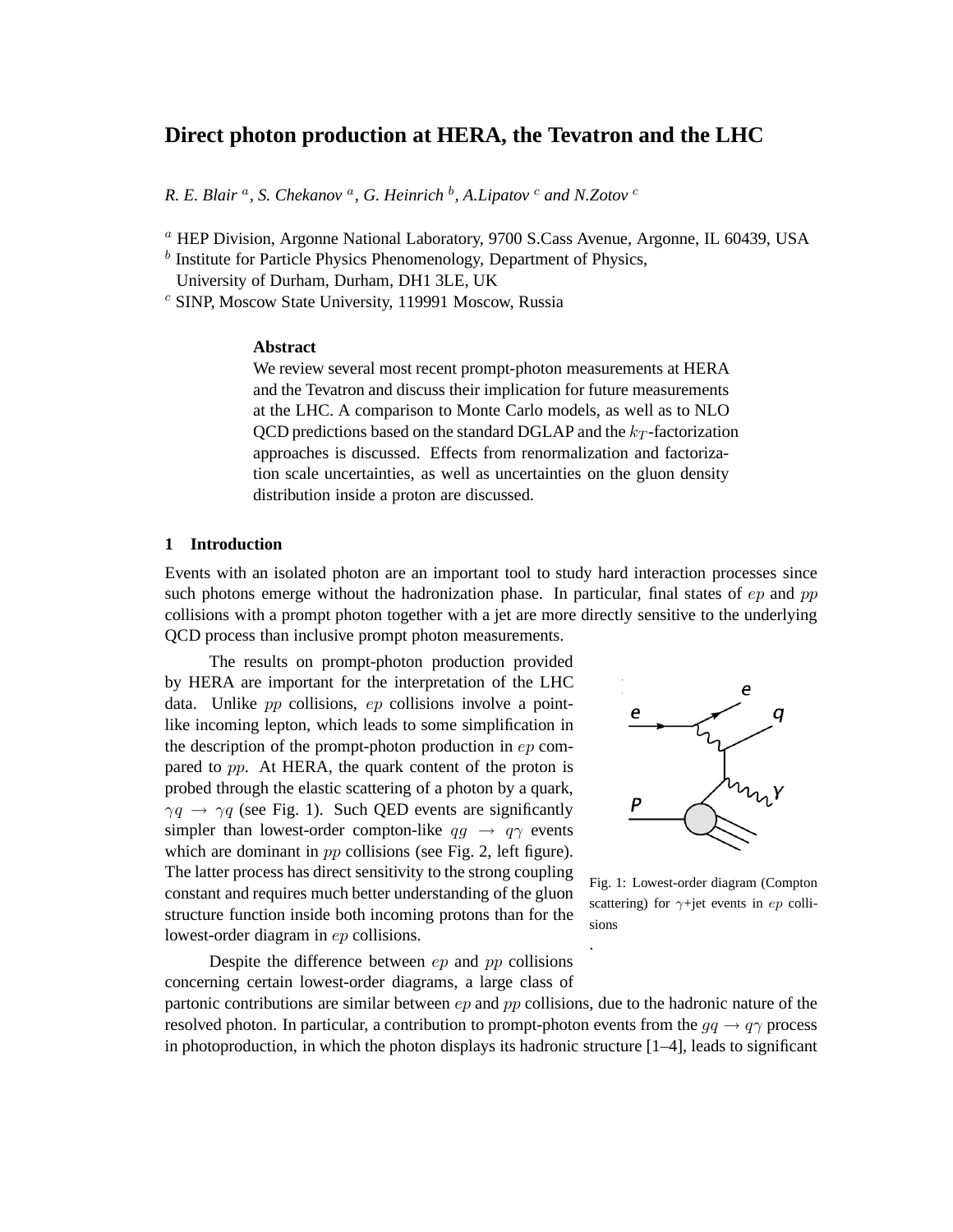sensitivity to the gluon structure function as is the case in  $pp$  collisions (see Fig. 2, the two figures on the right). Therefore, analysis of HERA data can make a bridge between a better understood  $ep$  case and the less understood  $pp$  case, since apart from the convolution with different structure functions, photoproduction diagrams ep collisions involving a resolved photon are essentially the same as diagrams in *pp* collisions.



Fig. 2: The dominant diagram for prompt-photon events in  $pp$  collisions (left figure) compared to two resolved photon diagrams in ep photoproduction (see Section 2 for more details).

Prompt-photon events in ep collisions can constrain both quark and gluon parton densities (PDFs). In addition, differences between collinear factorization and  $k_T$  factorization in the description of the underlying hard subprocesses can be studied in detail. This is important not only for a better understanding of QCD dynamics, but also has direct implications for searches of exotic physics at the LHC, in which prompt-photon production is the main background. A number of QCD predictions [2–6] can be confronted with the data and some of them will be described in more detail below.

## **2 Photoproduction of prompt photons at NLO**

In the photoproduction  $ep$  scattering processes, the electron is scattered at small angles, emitting a quasi-real photon which scatters with the proton. The spectrum of these photons can be described by the Weizsäcker-Williams approximation [7]. The photons will take part in the hard interaction either directly, or through their "partonic" content, in which case a parton stemming from the *resolved* photon participates in the hard subprocess. Similarly, a photon in the final state can either originate directly from the hard interaction or from the fragmentation of a parton. Therefore, one can distinguish four categories of subprocesses: 1) direct direct, 2) direct fragmentation, 3) resolved direct and 4) resolved fragmentation. Examples of leading order diagrams of each class are shown in Fig. 3. Beyond leading order, this distinction becomes ambiguous. For example, the NLO corrections to the direct part involve final state collinear quark-photon pairs which lead to divergences which are absorbed into the fragmentation function, such that only the sum of these contributions has a physical meaning. The complete NLO corrections to all four parts have been calculated in [4] for inclusive prompt photons and in [8] for photon plus jet final states. A public program EPHOX, written as a partonic event generator, is available from [9]. The NLO corrections to the direct-direct part also have been calculated in [3,10] for the inclusive and photon plus jet final state.

The  $\gamma$ -p scattering processes are of special interest since they are sensitive to both the partonic structure of the photon as well as of the proton. They offer the possibility to constrain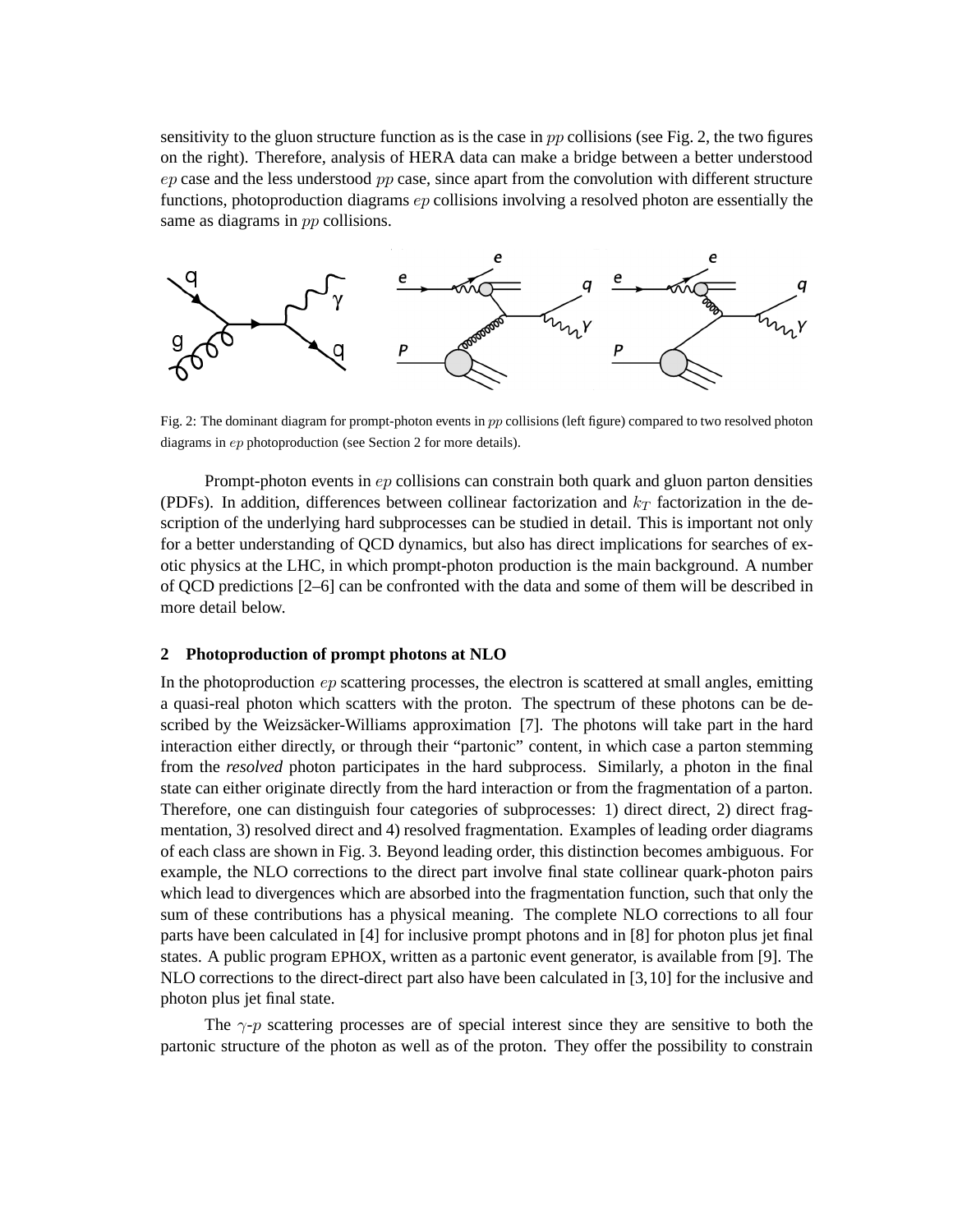the (presently poorly known) gluon distributions in the photon, since in a certain kinematic region the subprocess  $qg \to \gamma q$ , where the gluon is stemming from a resolved photon, dominates [5].

Working within the framework of collinear factorization, i.e. assuming that the transverse momenta of the partons within the proton can be neglected and other non-perturbative effects can be factorized from the hard interaction at high momentum transfers, the cross section for  $ep \rightarrow \gamma X$  can symbolically be written as a convolution of the parton densities for the incident particles (respectively fragmentation function for an outgoing parton fragmenting into a photon) with the partonic cross section  $\hat{\sigma}$ :

$$
d\sigma^{ep\rightarrow \gamma X}(P_p, P_e, P_\gamma) = \sum_{a,b,c} \int dx_e \int dx_p \int dz F_{a/e}(x_e, M) F_{b/p}(x_p, M_p) D_{\gamma/c}(z, M_F)
$$
  

$$
d\hat{\sigma}^{ab\rightarrow cX}(x_p P_p, x_e P_e, P_\gamma/z, \mu, M, M_p, M_F) , \quad (1)
$$

where M,  $M_p$  are the initial state factorization scales,  $M_F$  the final state factorization scale,  $\mu$  the renormalization scale and  $a, b, c$  run over parton types. In the NLO calculations shown in Fig. 4, all these scales are set equal to  $p_{\tau}^{\gamma}$  $T_T^{\gamma}$  and varied simultaneously. The functions  $F_{b/p}(x_p, M_p)$  are the parton distribution functions in the proton, obeying DGLAP evolution. Note that including initial state radiation at NLO in the partonic calculation means that the partons taking part in the hard interaction can pick up a nonzero transverse momentum. In certain cases, this additional " $k_T$ -kick" seems to be sufficient to describe the data well. For example, a study of the effective transverse momentum  $\langle k_T \rangle$  of partons in the proton has been made by ZEUS [11]. Comparing the shapes of normalized distributions for  $\langle k_T \rangle$ -sensitive observables to an NLO calculation, it was found that the data agree well with NLO QCD without extra intrinsic  $\langle k_T \rangle$  [8].



Fig. 3: Examples of contributing subprocesses at leading order to each of the four categories in ep collisions.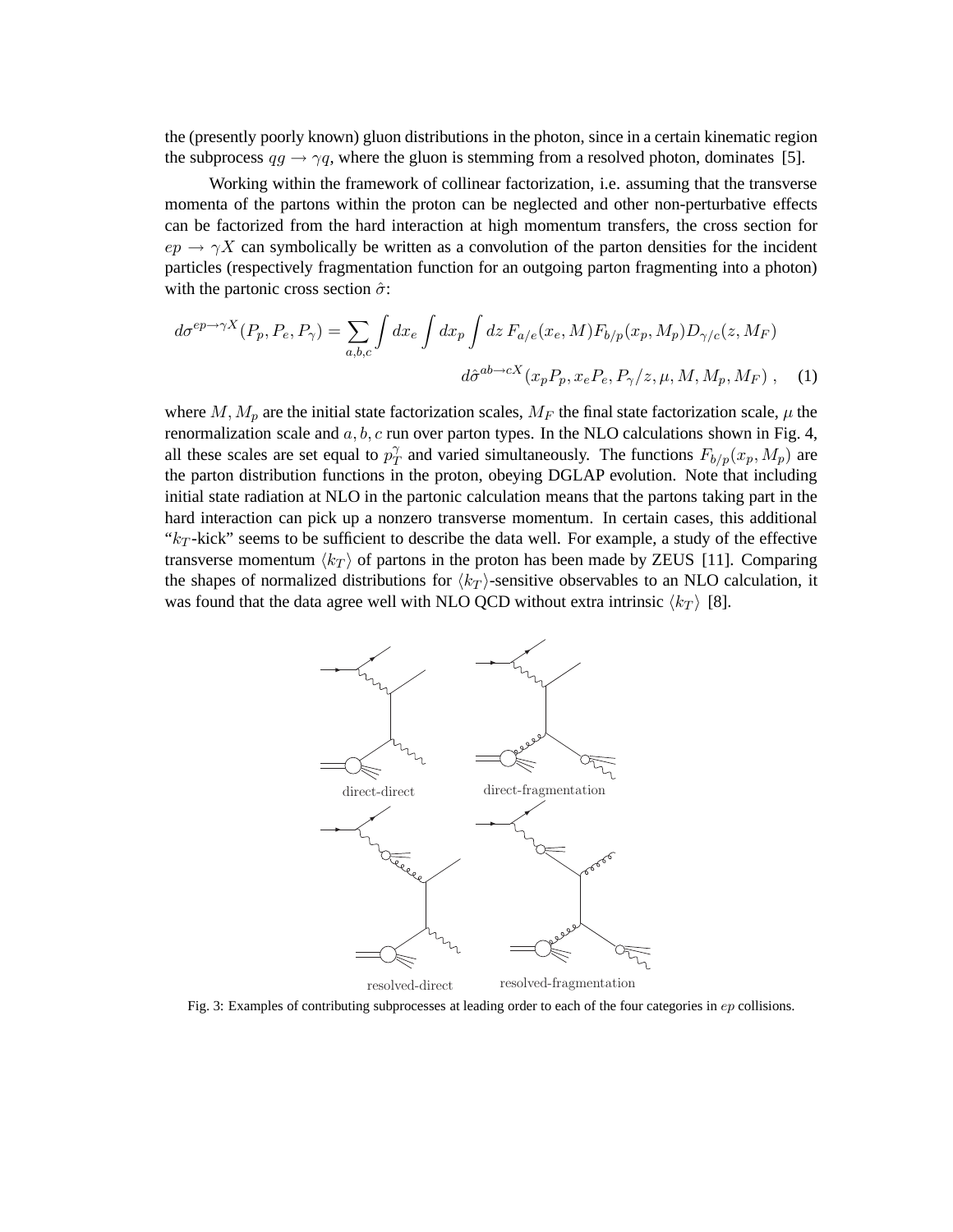The "resolved" contributions are characterized by a resolved photon in the initial state where a parton stemming from the photon instead of the photon itself participates in the hard subprocess. In these cases,  $F_{a/e}(x_e, M)$  is given by a convolution of the Weizsäcker-Williams spectrum  $f_{\gamma}^{e}(y)$  with the parton distributions in the photon:

$$
F_{a/e}(x_e, M) = \int_0^1 dy dx_\gamma f_\gamma^e(y) F_{a/\gamma}(x_\gamma, M) \delta(x_\gamma y - x_e) . \tag{2}
$$

The cases with "direct" attributed to the initial state photon correspond to  $a = \gamma$ , so  $F_{a/\gamma}$  =  $\delta(1-x_{\gamma})$  and  $F_{a/e}$  in eq. (2) collapses to the Weizsäcker-Williams spectrum. The cases "directdirect" and "resolved-direct" correspond to  $c = \gamma$ , so  $D_{\gamma/c}(z, M_F) = \delta_{c\gamma}\delta(1-z)$  in (1), i.e. the prompt photon is produced directly in the hard subprocess and not from the fragmentation of a hard parton.

If additional jets are measured, eq. (1) also contains a jet function, which defines the clustering of the final state partons other than the photon into jets. Prompt photon production in association with a jet offers more possibilities to probe the underlying parton dynamics. It allows for the definition of observables that provide information about the longitudinal momentum fractions  $x^{\gamma}$ ,  $x^{p}$  carried by the particles taking part in the hard interaction. The partonic  $x^{\gamma}$ ,  $x^{p}$  are not observable, but one can define the observables

$$
x_{obs}^{\gamma} = \frac{p_T^{\gamma} e^{-\eta^{\gamma}} + p_T^{\text{jet}} e^{-\eta^{\text{jet}}}}{2E^{\gamma}},
$$
  
\n
$$
x_{obs}^{p} = \frac{p_T^{\gamma} e^{\eta^{\gamma}} + p_T^{\text{jet}} e^{\eta^{\text{jet}}}}{2E^p},
$$
\n(3)

which, for direct photons in the final state, coincide with the partonic  $x^{\gamma}, x^{p}$  at leading order. Unique to photoproduction processes is the possibility to "switch on/off" the resolved photon by suppressing/enhancing large  $x^{\gamma}$ . As  $x^{\gamma} = 1$  corresponds to direct photons in the initial state, one can obtain resolved photon enriched data samples by placing a cut  $x_{obs}^{\gamma} \leq 0.9$ . Another possibility to enhance or suppress the resolved photon component is to place cuts on  $p_T$  and rapidity. From eq. (3) one can easily see that  $x_{obs}^{\gamma}$  is small at low  $p_T^{\gamma, \text{jet}}$  $T^{1, \text{jet}}$  values and large rapidities. Small  $x^{\gamma}$ -enriched data samples could be used to further constrain the parton distributions in the real photon, in particular the gluon distribution, as investigated e.g. in [5]. Similarly, one can suppress the contribution from the resolved photon to probe the proton at small  $x^p$  by direct  $\gamma$ - $p$ interactions [5].

In order to single out the prompt photon events from the background of secondary photons produced by the decays of light mesons, isolation cuts have to be imposed on the photon signals in the experiment. A widely used isolation criterion is the following: A photon is isolated if, inside a cone centered around the photon direction in the rapidity and azimuthal angle plane, the amount of hadronic transverse energy  $E_T^{had}$  deposited is smaller than some value  $E_{T, \text{max}}$ :

$$
\begin{array}{rcl}\n\text{for} & \left(\eta - \eta_{\gamma}\right)^{2} & + \left(\phi - \phi_{\gamma}\right)^{2} \leq R, \\
E_{T}^{\text{had}} & \leq & E_{T,\text{max}}.\n\end{array} \tag{4}
$$

HERA experiments mostly used  $E_{T,\text{max}} = \epsilon p_T^{\gamma}$  with  $\epsilon = 0.1$  and  $R = 1$ . Isolation not only reduces the background from secondary photons, but also substantially reduces the contribution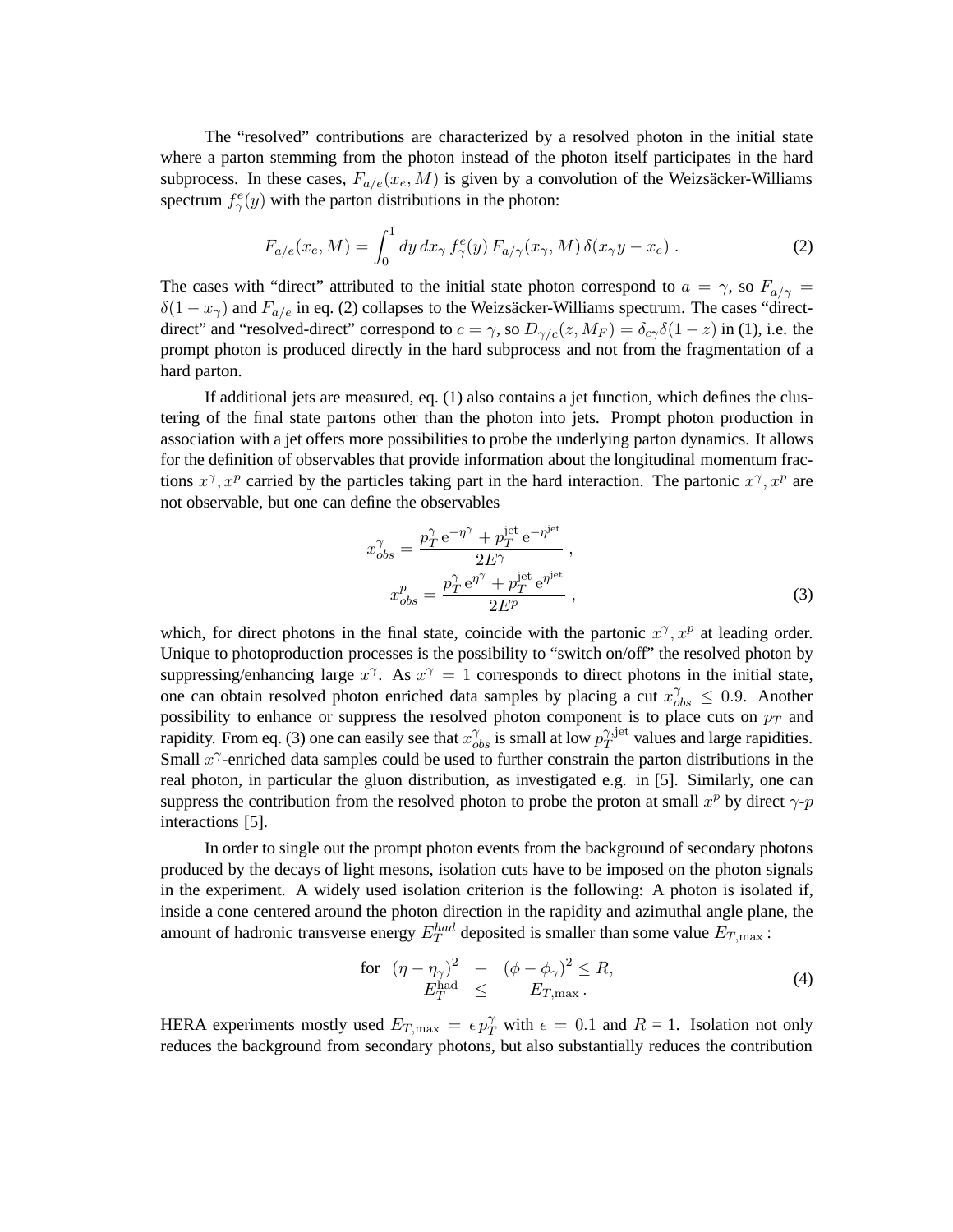from the fragmentation of hard partons into high- $p_T$  photons. When comparing the result of partonic calculation to data, photon isolation is a delicate issue. For example, a part of the hadronic energy measured in the cone may come from the underlying event; therefore even the direct contribution can be cut by the isolation condition if the latter is too stringent.

### **3**  $k_T$ **-factorization approach**

A complementary description is offered by the  $k<sub>T</sub>$ -factorization approach [12], which relies on parton distribution functions where the  $k_T$ -dependence has not been integrated out.

In the framework of  $k_T$ -factorization approach the treatment of  $k_T$ -enhancement in the inclusive prompt photon suggests a possible modification of the above simple  $k_T$  smearing picture. In this approach the transverse momentum of incoming partons is generated in the course of non-collinear parton evolution under control of relevant evolution equations. In the papers [6, 13] the Kimber-Martin-Ryskin (KMR) formalism [14] was applied to study the role of the perturbative components of partonic  $k<sub>T</sub>$  in describing of the observed  $E<sub>T</sub>$  spectrum at HERA and Tevatron. The proper off-shell expressions for the matrix elements of the partonic subprocesses and the KMR-constructed unintegrated parton densities obtained independently were used in [13] to analyze the Tevatron data.

## **4 Comparison with HERA results**

Recently published [15] ZEUS differential cross sections as functions of  $E_T$  and  $\eta$  for the prompt-photon candidates and for the accompanying jets have revealed some difference with both Monte Carlo predictions and the next-to-leading order (NLO) calculations based on the collinear factorization and the DGLAP formalism [3, 4], as shown in Fig. 4. The data are compared to QCD calculations performed by Krawczyk and Zembrzuski (KZ) [3], by Fontannaz, Guillet and Heinrich (FGH) [4], by A. Lipatov and N. Zotov (LZ) [6] and and PYTHIA 6.4 [16] and HERWIG 6.5 [17] Monte Carlo models. The MC differential cross sections do not rise as steeply at low  $E_T^{\gamma}$ T as do the data. It should be pointed out that no intrinsic transverse momentum of the initial-state partons in the proton was assumed for these calculations. The QCD calculation [6] based on the  $k_T$ -factorization [12] and the Kimber-Martin-Ryskin (KMR) prescription [14] for unintegrated quark and gluon densities, gives the best description of the  $E_T$  and  $\eta$  cross sections.

In the photon-rapidity distribution of Fig. 4, the data lying above the NLO theory prediction at low values of  $\eta^{\gamma}$  could be explained by the fact that in this region,  $x_{obs}^{p}$  is small, as can be seen from Eq. (3), and therefore  $k_T$ -effects may be important. On the other hand, this is not corroborated by the jet rapidity distribution, which has a problem at high  $\eta^{\rm jet}$ , corresponding to small  $x_{obs}^{\gamma}$ . Indeed, a direct measurement [15] of  $x_{obs}^{\gamma}$  shows that the differences with NLO are mainly at low values of the  $x_{obs}^{\gamma}$  distribution. In this region, resolved photon events dominate, which may indicate that resolved photon remnants could have lead to an increase in the number of jets which have passed the experimental cuts, while these events are not accounted for in the partonic calculation.

The inclusive prompt photon data [18, 19] lie above the NLO theory prediction in the whole rapidity range, except for the bin of largest rapidity, where the agreement is good after hadronization corrections, see Fig. 5.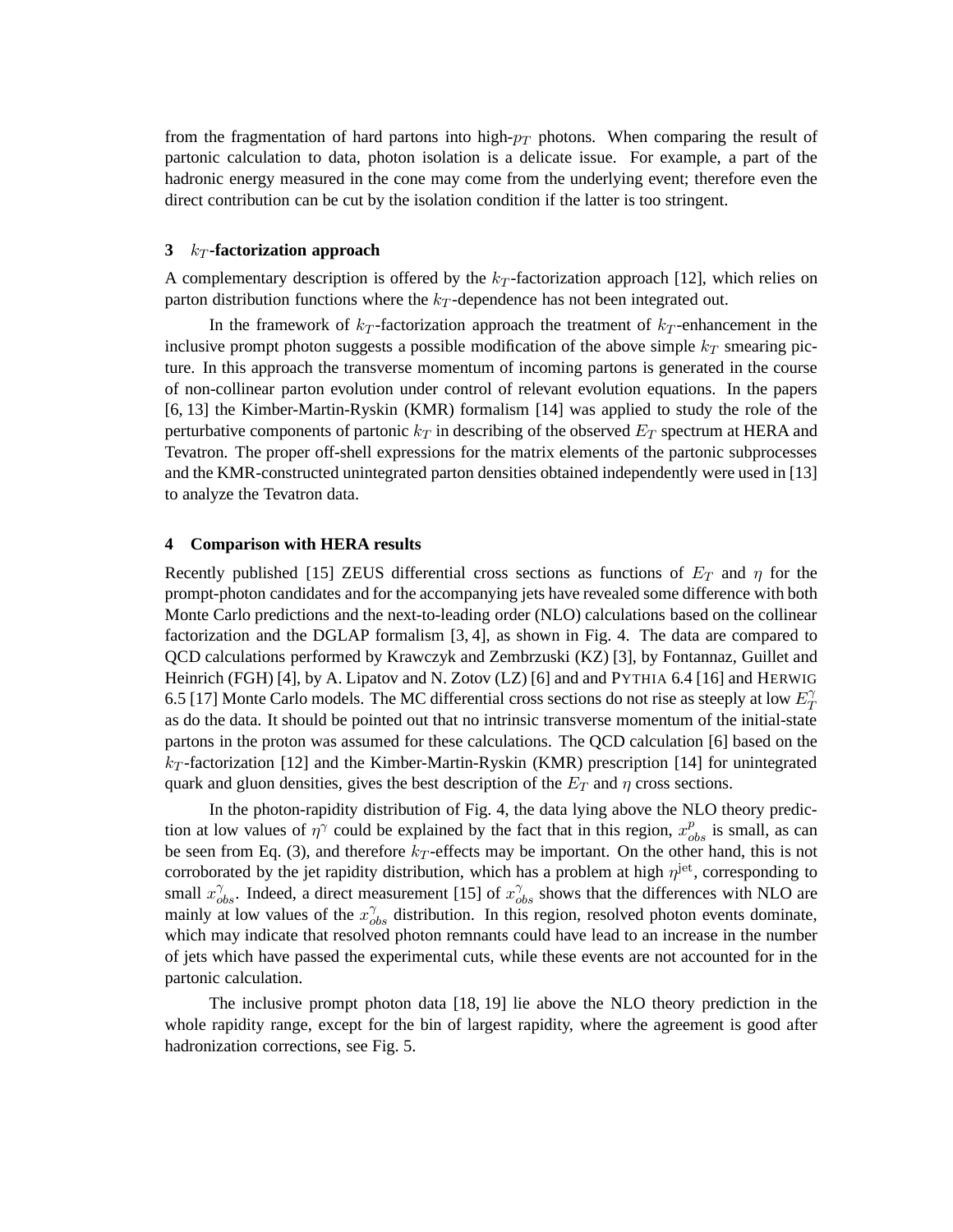

Fig. 4: The differential  $\gamma$ +jet cross sections as functions of  $E_T$  and  $\eta$  of the prompt photon and the jet. The data are compared to QCD calculations and Monte Carlo models as described in the text. The shaded bands correspond to a typical scale uncertainty which was obtained by changing the renormalization and factorization scales simultaneously by a factor of 0.5 and 2 respectively.

Interestingly, ZEUS investigated what happens if the minimum transverse energy of the prompt photon is increased to 7 GeV, and found that in this case, the NLO calculations are in good agreement [15] , which suggests that non-perturbative effects may produce the discrepancy. See [20] and references therein for more details.

The H1 experimental data in photoproduction [18] are shown in Figs. 5 and 6. Both inclusive and  $\gamma$ +jet cross sections were compared to the FGH NLO calculations after hadronization corrections. The H1 data [18] referred to the kinematic region defined by  $5 < E_T^{\gamma} < 10$  GeV,  $-1 < \eta^{\gamma} < 0.9$  and  $0.2 < y < 0.7$ , which is rather similar to the ZEUS measurement shown in Fig. 4. Similar to the ZEUS case, MC predictions were found to underestimate the H1 cross sections, while NLO QCD gives a much better description. After taking into account hadronization and multiple interaction effects, NLO calculations predict somewhat smaller cross sections compared the measurements [18].

The H1 experimental data in photoproduction [18] were also compared to the  $k_T$ -factorization approach [6]. Comparison with the  $k_T$  factorization approach indicates somewhat better agreement, as shown in Fig. 7 (see [6] for details). One can see that the measured distributions are reasonably well described except the moderate  $E_T^{\gamma}$  $T$  region and in the pseudorapidity region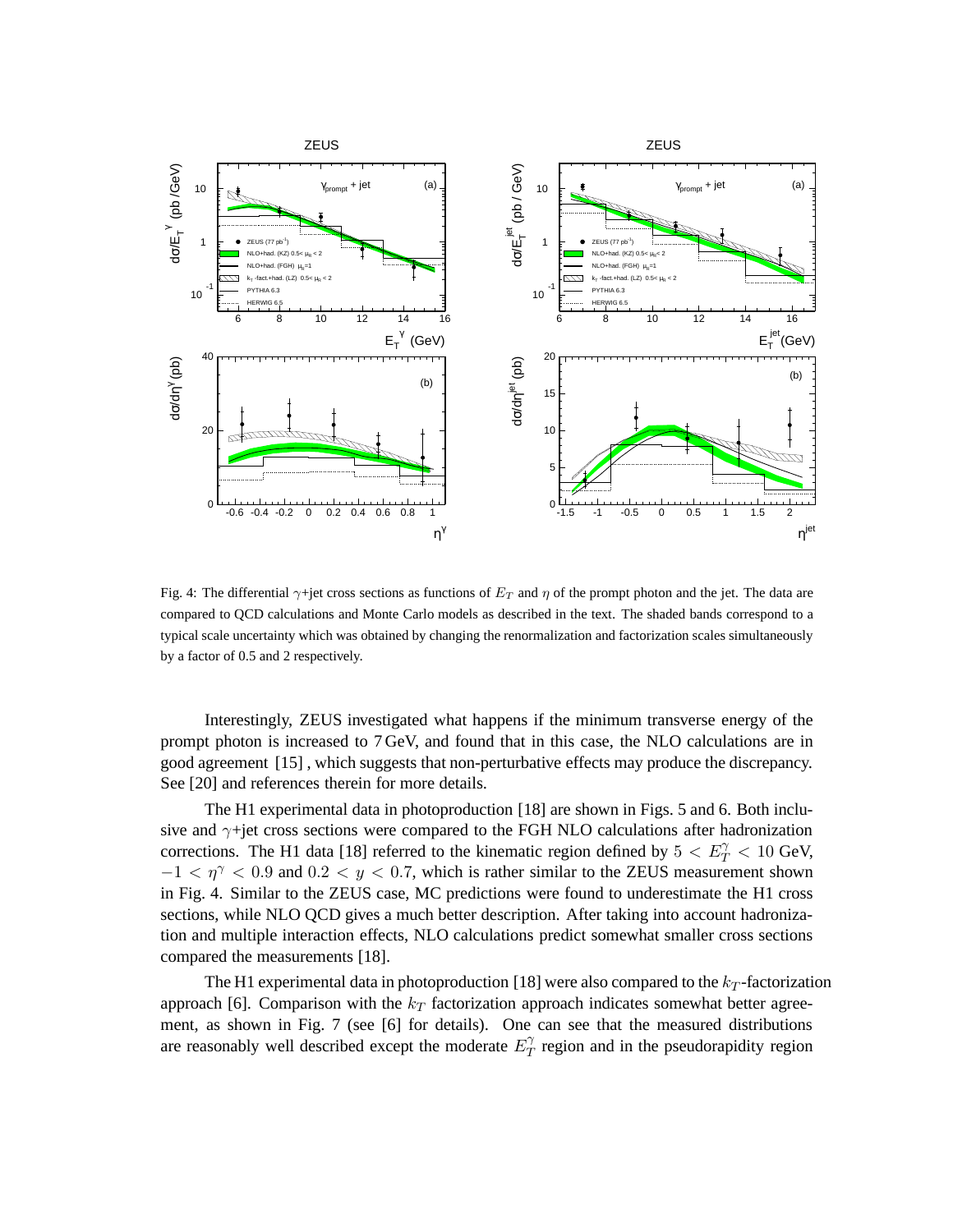$-0.4 \le \eta^{\gamma} \le 0.9$  only. For  $-1 \le \eta^{\gamma} \le -0.4$  the  $k_T$ -factorization predictions are mostly below the experimental points. The discrepancy between data and theory at negative  $\eta^{\gamma}$  is found to be relatively strong at low values of the initial photon fractional momentum  $y$ . The effect of scale variations in transverse energy distributions is rather large: the relative difference between results for  $\mu = E_T^{\gamma}$  $T_T^{\gamma}$  and results for  $\mu = E_T^{\gamma}$  $T/T/2$  or  $\mu = 2E_T^{\gamma}$  $T$  is about 15% within the  $k_T$ -factorization approach, which is due to missing higher order corrections. The scale dependence of the NLO QCD calculations in the collinear factorization approach is below the 10% level.

The individual contributions from the direct and resolved production mechanisms to the total cross section in the  $k_T$ -factorization approach is about 47% and 53%, respectively. The contributions of single resolved processes

$$
q(k_1) + g(k_2) \rightarrow \gamma(p_{\gamma}) + q(p'),
$$
  

$$
g(k_1) + q(k_2) \rightarrow \gamma(p_{\gamma}) + q(p'),
$$
  

$$
q(k_1) + q(k_2) \rightarrow \gamma(p_{\gamma}) + g(p').
$$

account for 80%, 14% and 6% respectively.

The transverse energy  $E_T^{\gamma}$  $T$  and pseudorapidity  $\eta^{\gamma}$  distributions for  $\gamma$ +jet events measured by H1 are compared to the  $k_T$ -factorization predictions in Fig. 8 (see also Ref. [6]). In contrast to the inclusive case, one can see that the  $k_T$ -factorization predictions are consistent with the data in most bins, although some discrepancies are present. The theoretical results are lower than the experimental data at negative  $\eta^{\gamma}$  and higher at positive  $\eta^{\gamma}$ . The scale variation as it was described above changes the estimated cross sections by about 10%. Note that such disagreement between predicted and measured cross sections has also been observed for the NLO QCD calculations in the collinear factorization approach, see Fig. 6.

Figure 9 shows the  $x_{obs}^{\gamma}$  and  $x_{obs}^{p}$  distributions (see Eq. 3) measured by H1. One can see that  $k_T$  factorization predictions reasonably well agree with the experimental data. The NLO calculations [3, 4] without corrections for hadronization and multiple interactions give similar results.

The H1 Collaboration [21] also has performed  $\gamma$ +jet measurements in DIS for  $Q^2 > 4$ GeV<sup>2</sup>. The NLO calculations [22], which are only available for  $\gamma$ +jet final state, failed to describe normalization of the cross sections, although the agreement in shape was found to be reasonable (Fig. 10). No  $k_T$  factorization prediction available for DIS.

In summary, some differences with NLO QCD were observed in both photoproduction and DIS. Differences at low  $P_T^{\gamma}$  $T$  can be due to the treatment of the fragmentation contribution in NLO calculations. Further, it would be interesting to see the effect of calculations beyond NLO QCD. The approach based on the  $k_T$  factorization has better agreement with the data, but such calculations have larger theoretical uncertainties.

#### **5 Comparison with Tevatron results**

Isolated photons in  $p\bar{p}$  collisions at Tevatron have been measured recently by the CDF [23, 24] and D0 [25–28] Collaborations.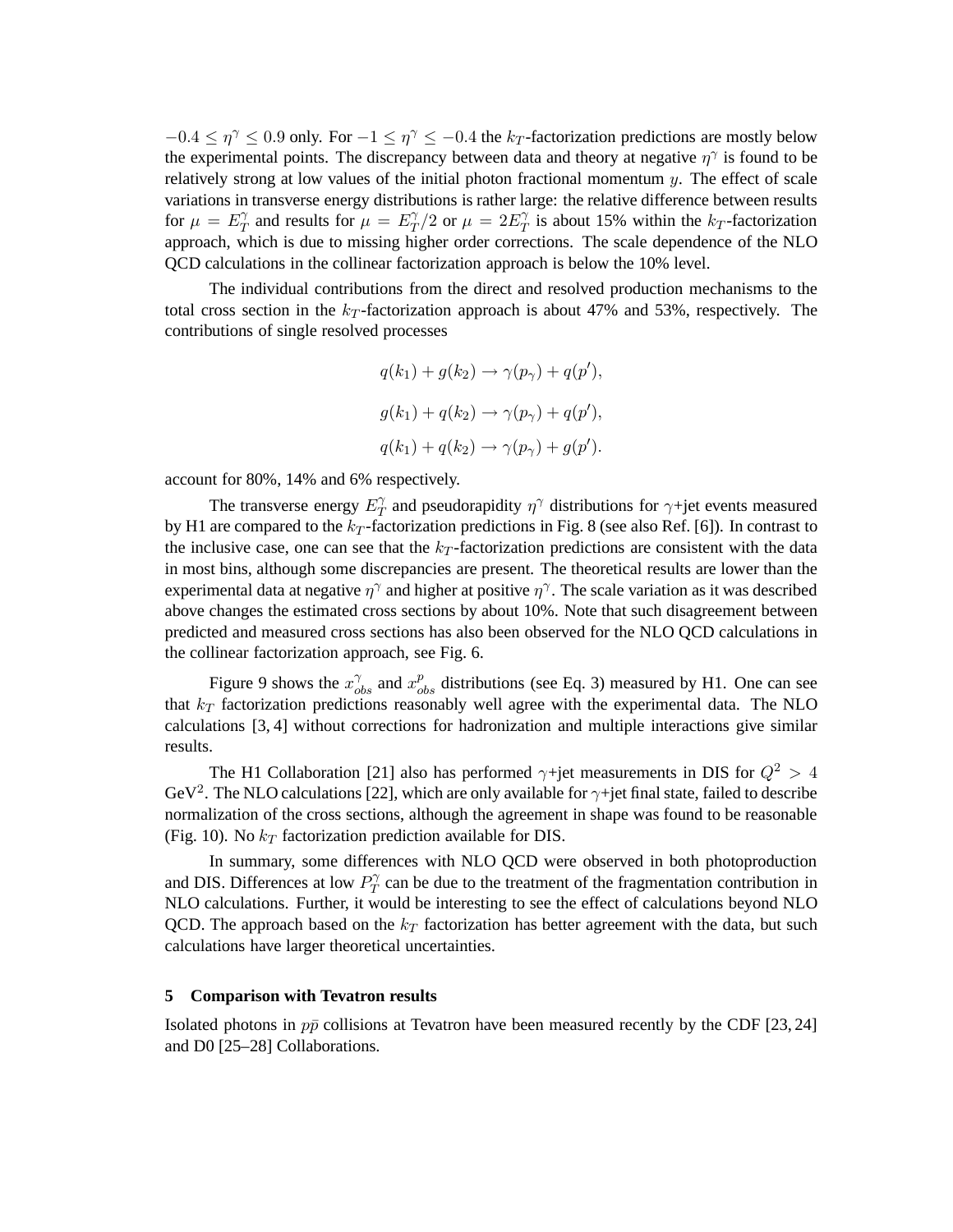Measurements of  $p \bar{p} \to \gamma + \text{jet} + X$  for 30 GeV  $\leq p_T^{\gamma} \leq 300$  GeV have very recently been published by D0 [28]. The comparison to theory is done separately for different regions in rapidity of the photon and the jet. The NLO partonic Monte Carlo program JETPHOX [9, 29] was used to compare the data to theory at next-to-leading order. It was shown that the NLO calculations are not sufficient to describe the shape of  $P_T^{\gamma}$  $T$  distributions in different rapidity regions, as can be seen in Figure 11. At present, the comparison with the  $k_T$ -factorization prediction is in progress.

Differences with the collinear factorization approach have been seen previously as well. Both CDF [23] and D0 [26] cross sections were found to be above<sup>1</sup> NLO predictions at low  $P_T^{\gamma}$  $T^{\bullet}$ However, RHIC has also measured prompt photon production in pp collisions at  $\sqrt{s} = 200 \text{ GeV}$ and found good agreement with NLO theory in the collinear factorization approach [20, 30].

The same data were compared to the  $k_T$  factorization approach in [13]. Figures 12 and 13 show the CDF [23] and D0 [26] measurements for the  $d\sigma/dE_T^{\gamma}d\eta^{\gamma}$  cross sections calculated at  $\sqrt{s}$  = 630 and 1800 GeV in central and forward kinematic regions together with the  $k_T$ factorization predictions. One can see that theoretical predictions agree with the experimental data within the scale uncertainties. However, the results of the calculation with the default scale tend to underestimate the data in the central kinematic region and agree with the D0 data in the forward  $\eta^{\gamma}$  region. The collinear NLO QCD calculations give a similar description of the data: generally there is a residual negative slope in the ratio of the data over the prediction as a function of  $E_7^{\gamma}$  $T<sub>T</sub>$ . The scale dependence of the  $k_T$  factorization results is rather large (20 – 30%), due to the fact that these are leading order calculations.

The double differential cross sections  $d\sigma/dE_T^{\gamma}d\eta^{\gamma}$  are usually the most difficult observables to describe using QCD predictions. Yet, as it can be seen from Fig. 13, the  $k_T$  –factorization predictions agree well with D0 [25] and CDF [23] data both in shape and normalization. There are only rather small overestimations of the data at low  $E_T^{\gamma}$  $T$  values in Figs. 13 in the forward region. Again, the scale dependence of our calculations is about 20–30%. The theoretical uncertainties of the collinear NLO predictions are smaller (about 6% [25]), which is to be expected as inclusion of higher order terms reduces the scale uncertainty.

One can conclude that the results of calculations in the  $k_T$  −factorization approach in general agree well with Tevatron experimental data, within a large scale uncertainty.

### **6 Prompt photons at LHC**

The direct photon production at LHC has significantly higher cross sections compared to the ones measured at Tevatron and HERA. The prompt-photon cross section at LHC is more than a factor of hundred higher than that at Tevatron and a factor of  $10<sup>5</sup>$  larger than that for photoproduction at HERA, assuming a similar kinematic range ( $|\eta^{\gamma}|$  < 2), as shown in Fig. 14. This will allow to explore the TeV energy scale already in a few years of data taking.

Figure 15 shows the comparison between PYTHIA and HERWIG Monte Carlo models and JETPHOX LO and NLO calculations. The cross sections for  $\gamma + jet$  events were calculated for  $|\eta^{\gamma}| < 2$ ,  $P_T^{\gamma} > 100$  GeV and  $P_T^{jet} > 105$  GeV. The cuts on the transverse momenta are asymmetric to avoid instabilities in the NLO calculations. An isolation requirement  $E_T^{\gamma}$  >

<sup>&</sup>lt;sup>1</sup>For D0, the difference was mainly concentrated in the central rapidity region.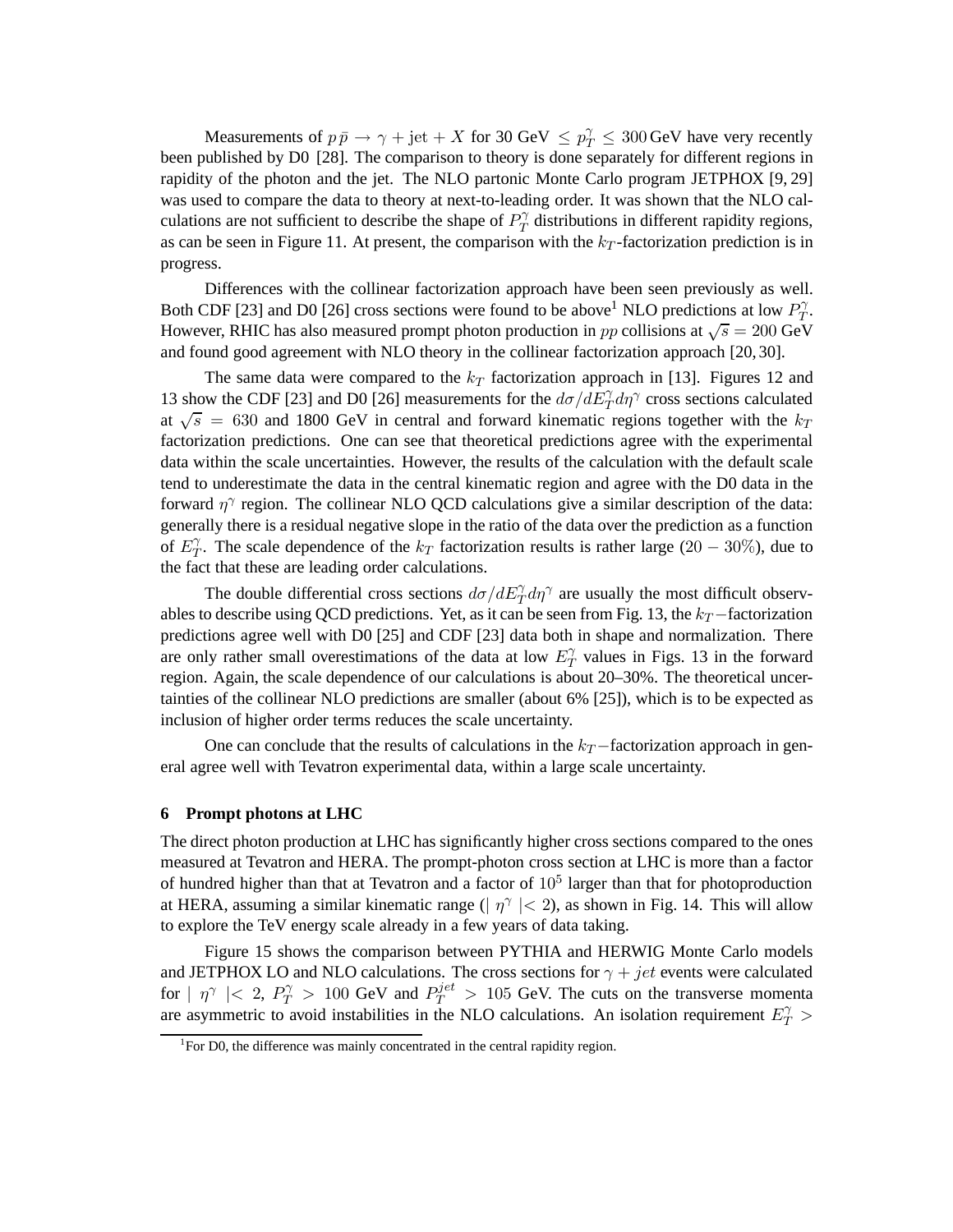0.9  $E_T^{tot}$  was imposed, where  $E_T^{tot}$  is the total energy of the jet which contains prompt photon. Jets were reconstructed with the longitudinally-invariant  $k_T$  algorithm in inclusive mode [31].

The NLO QCD calculation is 30–40% higher than that predicted by PYTHIA. On the other hand, PYTHIA is 20% above HERWIG. It is interesting to observe that the level of discrepancy between PYTHIA and HERWIG is about the same as that observed at HERA at much lower transverse momenta (for example see Fig. 4). However, there is no significant difference between NLO and PYTHIA at  $P_T^{\gamma}$  > 10 GeV for *ep*, while at the LHC energy range the difference between NLO and PYTHIA is rather significant. Certainly, the overall normalization of Monte Carlo programs like PYTHIA or HERWIG has to be adjusted, as these programs cannot account for contributions from loop corrections at higher orders.



Fig. 14: The  $P_T^{\gamma}$  cross section for  $\gamma$ +jet events predicted by NLO QCD for the Tevatron and the LHC kinematic range.

Scale uncertainties were estimated by changing the renormalization and factorization scales in the range  $0.5 < \mu_f, \mu_R < 2$ . The relative difference between predicted cross sections is shown in Fig. 16. To make quantitative statements on scale uncertainties with the present level of statistical errors in calculations using JETPHOX, a linear fit was performed to determine the trend of the relative differences with increase of  $P_T^{\gamma}$  $T<sup>2</sup>$ . As it can be seen, the scale uncertainty is about 10% and slowly increases with  $P_T^{\gamma}$  $T \cdot$ 

To estimate the uncertainty associated with the gluon density, the calculations have been performed using two CTEQ6.1M sets (15 and 30) which correspond to two extremes in the gluon density at large  $x$  [32]. Fig. 17 shows the relative difference between those two sets as a function of  $P_T^{\gamma}$  $T$ . It is seen that the gluon uncertainty is almost a factor of two larger compared to the scale uncertainty estimated above. No statistically significant difference has been observed between the cross sections calculated using CTEQ6.1M and MRST04. This is not totally surprising as both sets have similar input data for the global fit analysis.

The predictions for the  $k_T$  factorization approach were obtained for a wider pseudorapidity range, for both central and forward pseudo-rapidities  $\eta^{\gamma}$ . As a representative example, we will define the central and forward kinematic regions by the requirements  $|\eta^{\gamma}| < 2.5$  and  $2.5 < |\eta^{\gamma}| < 1$ 4, respectively. The transverse energy  $E_T^{\gamma}$  $T_T^{\gamma}$  distributions of the inclusive prompt photon production in different  $\eta^{\gamma}$  ranges at  $\sqrt{s} = 14$  TeV are shown in Figs. 18. One can see that variation in scale  $\mu$  changes the estimated cross sections by about 20–30%. However, as it was already discussed above, there are additional theoretical uncertainties due to the non-collinear parton evolution, and these uncertainties are not well studied up to this time. Also the extrapolation of the available parton distribution to the region of lower x is a special problem at the LHC energies. In particular, one of the problem is connected with the correct treatment of saturation effects in small  $x$  region. Therefore, more work needs to be done until these uncertainties will be reduced.

Thus, the calculation based on the  $k_T$  factorization approach shows a larger scale uncertainty compared to the collinear factorization approach: for  $P_T^{\gamma} \sim 100$  GeV, the overall uncertainty for the NLO calculations is expected to be around 10%, while it reaches 20–30% for the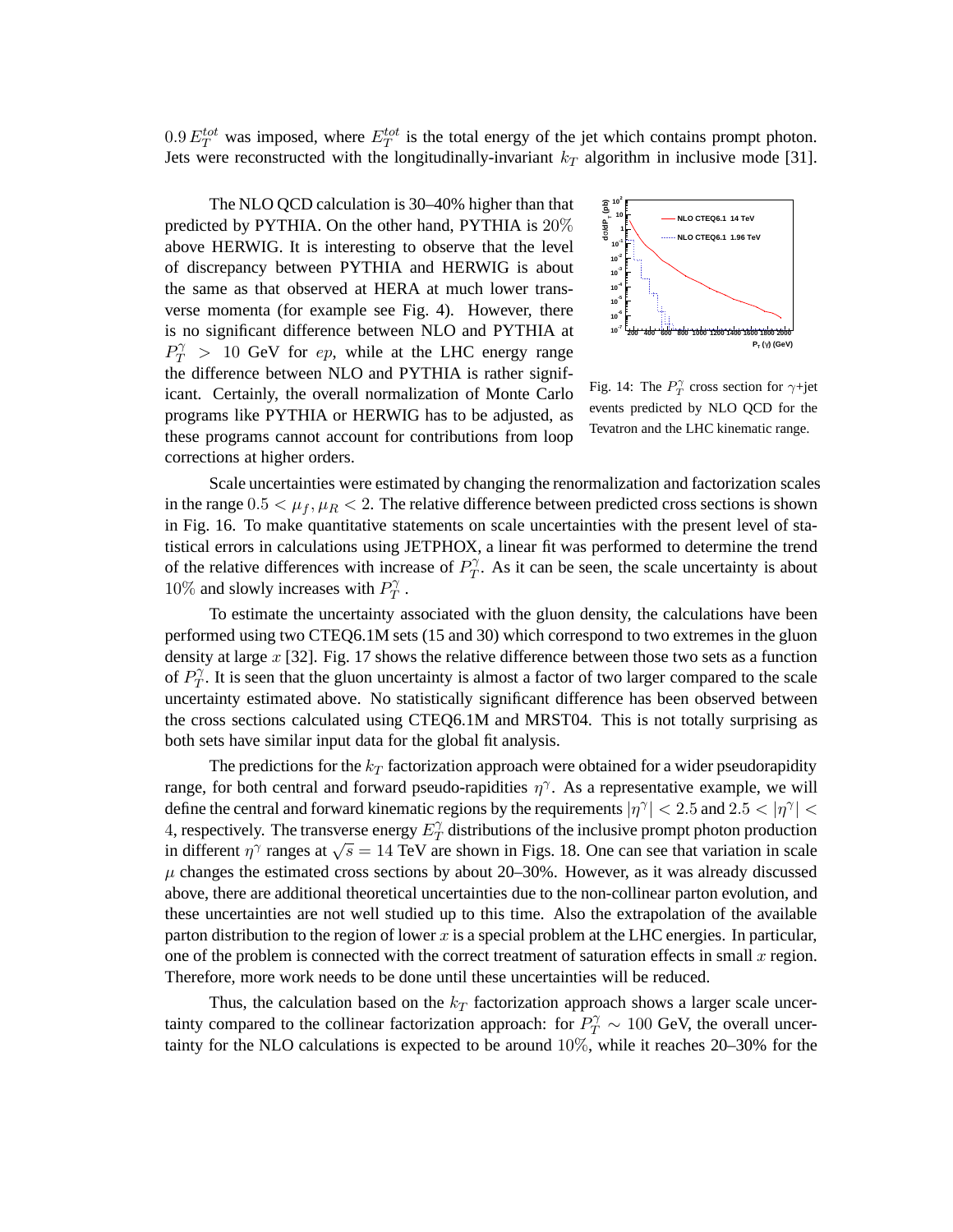$k_T$ -factorization calculations for the same  $P_T^{\gamma}$  $T$  range, due to the fact that the latter are at leading order in  $\alpha_s$ . As the residual scale dependence of missing higher order terms resides in logarithms involving ratios of  $P_T^2$  and scales  $\mu^2$ , the effect becomes more dramatic at the LHC energy.

## **7 Summary**

In this review, we have attempted to summarize recent progress in the description of prompt photon production at HERA, the Tevatron and the LHC. At HERA, some differences with NLO were observed in both photoproduction and DIS. The deficiencies at low  $P_T^{\gamma}$  values may indicate were observed in both photoproduction and DIS. The deficiencies at low  $T_T$  that non-perturbative effects at small  $P_T^{\gamma}$  play a non-negligible role. Also, or  $T_T^{\gamma}$  play a non-negligible role. Also, one should expect that adding high-order corrections to the collinear-factorization approach should improve the description. Similar conclusions can be drawn for the Tevatron data which, as in the HERA case, has differences with NLO in the lowest  $P_T^{\gamma}$  $T_T^{\gamma}$  region. Recently, significant differences with NLO were observed by the Tevatron for the shapes of  $P_T^{\gamma}$  $\gamma_{T}^{\gamma}$  distributions differential in  $\eta^{\gamma}$ . On the other hand, RHIC observes good agreement with NLO QCD. Considering the fact that RHIC uses a photon isolation method which is different from the usual cone isolation, the differences mentioned above may also have to do with isolation criteria acting differently in a partonic calculation than in the full hadronic environment of the experiment.

An alternative approach based on the  $k_T$  factorization generally improves the description of the HERA and the Tevatron data, but it has larger theoretical uncertainties. As for NLO, highorder corrections to the  $k_T$ -factorization approach should improve the description of the data. The applicability of the  $k_T$  factorization to the LHC data will be tested with the arrival of the first LHC data, but it is already evident that significant theoretical uncertainties are expected for the description of prompt-photon cross sections at LHC. Using the the collinear factorization approach, uncertainties of NLO calculations are expected to be 10–20% at about 1 TeV photon transverse momenta, and significantly larger for the  $k_T$ -factorization calculations. These uncertainties have to be reduced in the future for detailed comparison of the LHC data with the QCD predictions.

In all cases, PYTHIA and HERWIG predictions fail to describe prompt-photon cross sections, both in shape and normalization. Generally, HERWIG is significantly below PYTHIA. This could have a direct impact on the future LHC measurements, in particular for exotic searches which often rely on Monte Carlo predictions for estimations of rates for background events.

Acknowledgments. This work supported in part by the U.S. Department of Energy, Division of High Energy Physics, under Contract DE-AC02-06CH11357.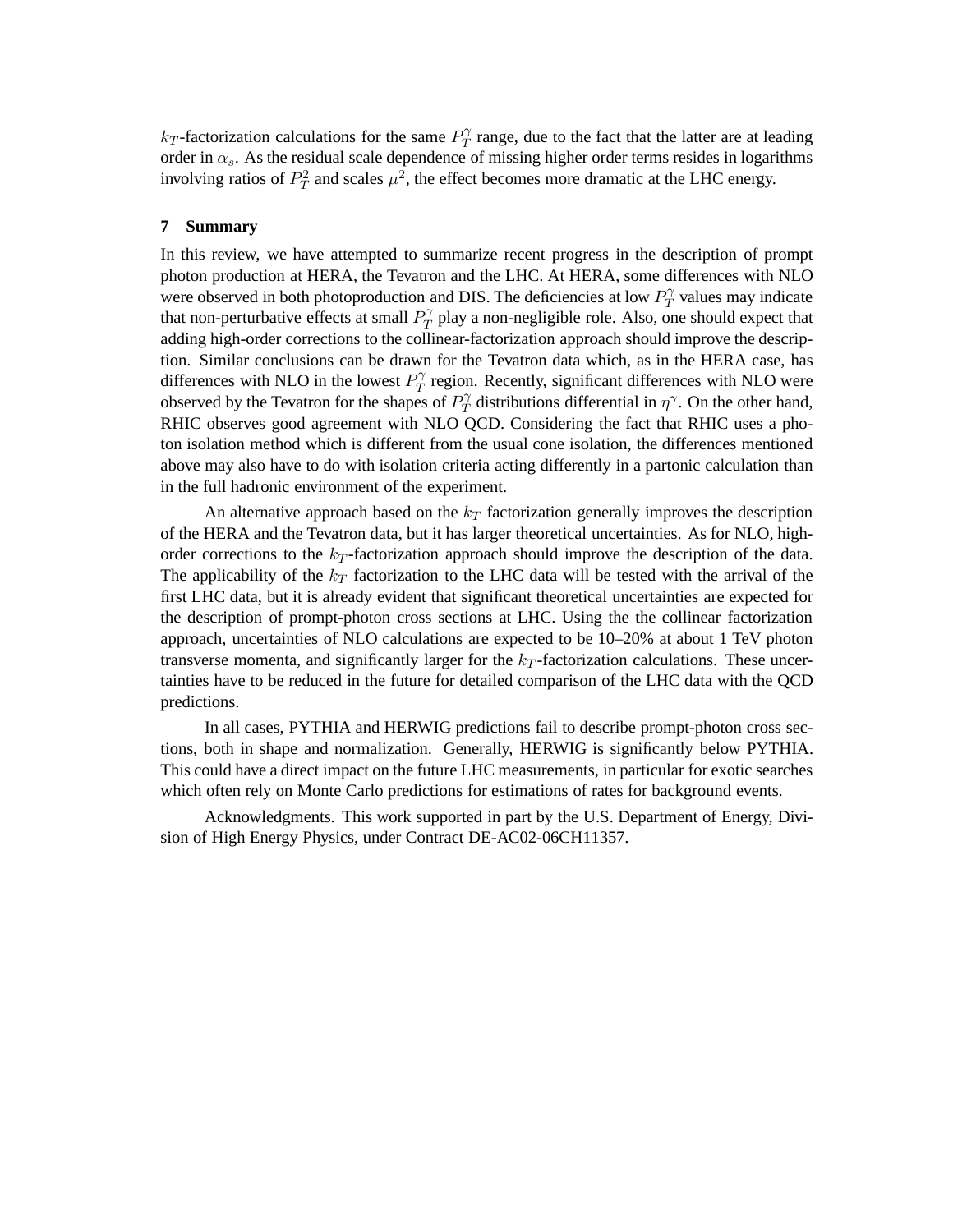## **References**

- [1] J. F. Owens, Rev. Mod. Phys. **59**, 465 (1987).
- [2] L. Gordon and W. Vogelsang, Phys. Rep. **D52**, 58 (1995).
- [3] M. Krawczyk and A. Zembrzuski, Phys. Rev. **D64**, 14017 (2001).
- [4] M. Fontannaz, J. P. Guillet, and G. Heinrich, Eur. Phys. J. **C21**, 303 (2001).
- [5] M. Fontannaz and G. Heinrich, Eur. Phys. J. **C 34**, 191 (2004).
- [6] A. Lipatov and N. Zotov, Phys. Rev. **D72**, 054002 (2005).
- [7] C. F. von Weizsacker, Z. Phys. **88**, 612 (1934). E. J. Williams, Phys. Rev. **45**, 729 (1934).
- [8] M. Fontannaz, J. P. Guillet, and G. Heinrich, Eur. Phys. J. **C 22**, 303 (2001).
- [9] PHOX programs. Available at http://lappweb.in2p3.fr/lapth/phox family/main.html.
- [10] A. Zembrzuski and M. Krawczyk, Photoproduction of isolated photon and jet at the DESY HERA, 2003, hep-ph/0309308.
- [11] ZEUS Collaboration, S. Chekanov *et al.*, Phys. Lett. **B511**, 19 (2001).
- [12] E. M. Levin *et al.*, Sov. J. Nucl. Phys. **53**, 657 (1991). S. Catani, M. Ciafaloni, and F. Hautmann, Nucl. Phys. **B366**, 135 (1991). J. Collins and R. Ellis, Nucl. Phys. **B360**, 3 (1991).
- [13] A. V. Lipatov and N. P. Zotov, J. Phys. **G34**, 219 (2007).
- [14] M. A. Kimber, A. D. Martin, and M. G. Ryskin, Phys. Rev. **D63**, 114027 (2001). G. Watt, A. D. Martin, and M. G. Ryskin, Eur. Phys. J. **C31**, 73 (2003).
- [15] ZEUS Collaboration, S. Chekanov *et al.*, Eur. Phys. J. **C49**, 511 (2007).
- [16] T. Sjostrand, S. Mrenna, and P. Skands, JHEP **05**, 026 (2006).
- [17] G. Corcella *et al.*, JHEP **01**, 010 (2001). G. Corcella *et al.*, (2002), hep-ph/0210213.
- [18] H1 Collaboration, A. Aktas *et al.*, Eur. Phys. J. **C38**, 437 (2005).
- [19] ZEUS Collaboration, J. Breitweg *et al.*, Phys. Lett. **B472**, 175 (2000).
- [20] G. Heinrich, Proceedings of the International Conference Photon2007, Paris, France (2007).
- [21] H1 Collaboration, F. D. Aaron *et al.*, Eur. Phys. J. **C54**, 371 (2008).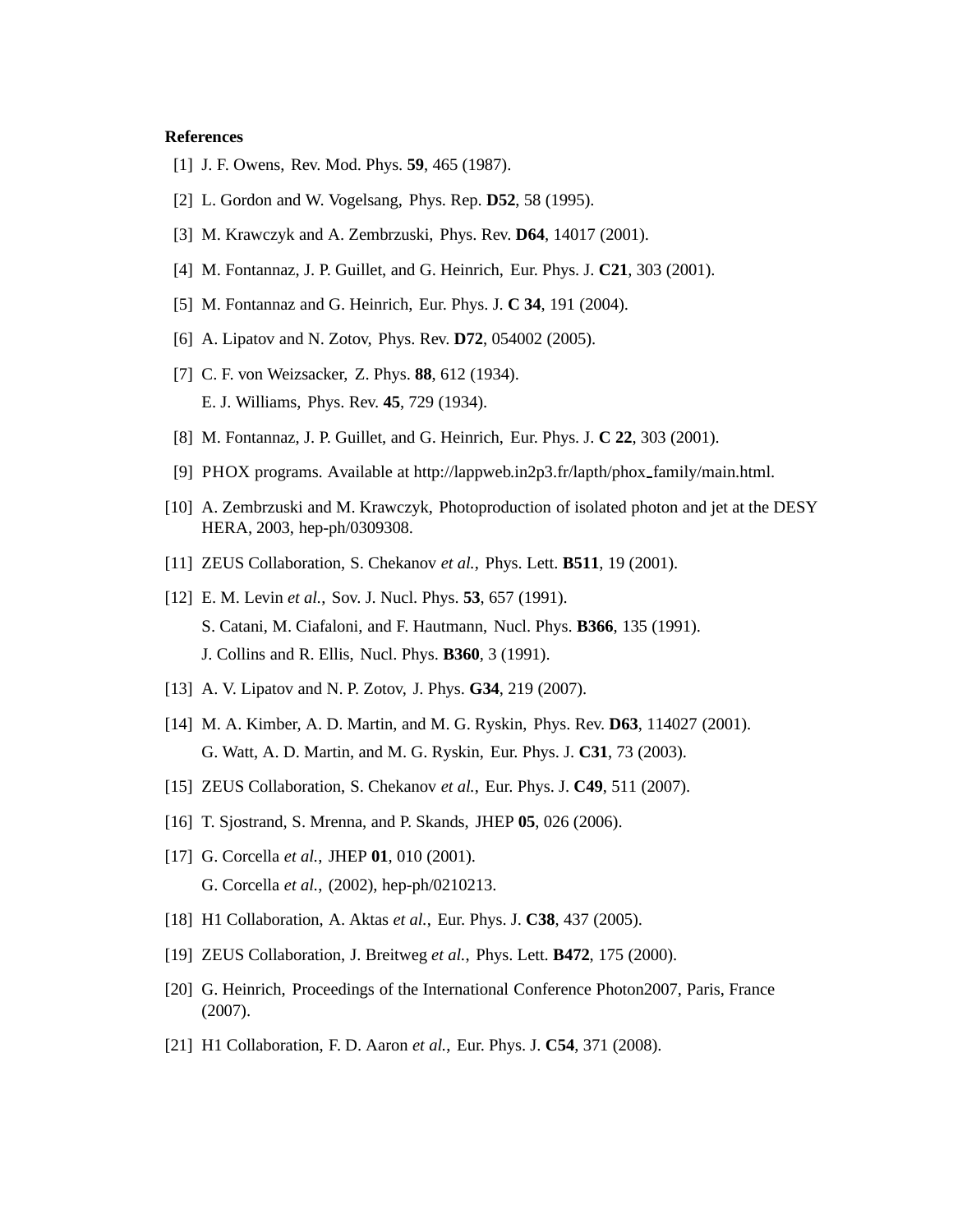- [22] A. Gehrmann-De Ridder, G. Kramer, and H. Spiesberger, Nucl. Phys. **B578**, 326 (2000).
- [23] CDF Collaboration, D. E. Acosta *et al.*, Phys. Rev. **D65**, 112003 (2002).
- [24] CDF Collaboration, D. E. Acosta *et al.*, Phys. Rev. **D70**, 074008 (2004).
- [25] D0 Collaboration, B. Abbott *et al.*, Phys. Rev. Lett. **84**, 2786 (2000).
- [26] D0 Collaboration, V. M. Abazov *et al.*, Phys. Rev. Lett. **87**, 251805 (2001).
- [27] D0 Collaboration, V. M. Abazov *et al.*, Phys. Lett. **B639**, 151 (2006).
- [28] D0 Collaboration, V. M. Abazov *et al.*, (2008), hep-ex/0804.1107.
- [29] P. Aurenche, M. Fontannaz, J.-P. Guillet, E. Pilon, and M. Werlen, Phys. Rev. **D73**, 094007 (2006).
- [30] PHENIX Collaboration, S. S. Adler *et al.*, Phys. Rev. Lett. **98**, 012002 (2007).
- [31] S. Ellis and D. Soper, Phys. Rev. **D48**, 3160 (1993). S. Catani *et al.*, Nucl. Phys. **B406**, 187 (1993).
- [32] D. Stump *et al.*, JHEP **310**, 46 (2003).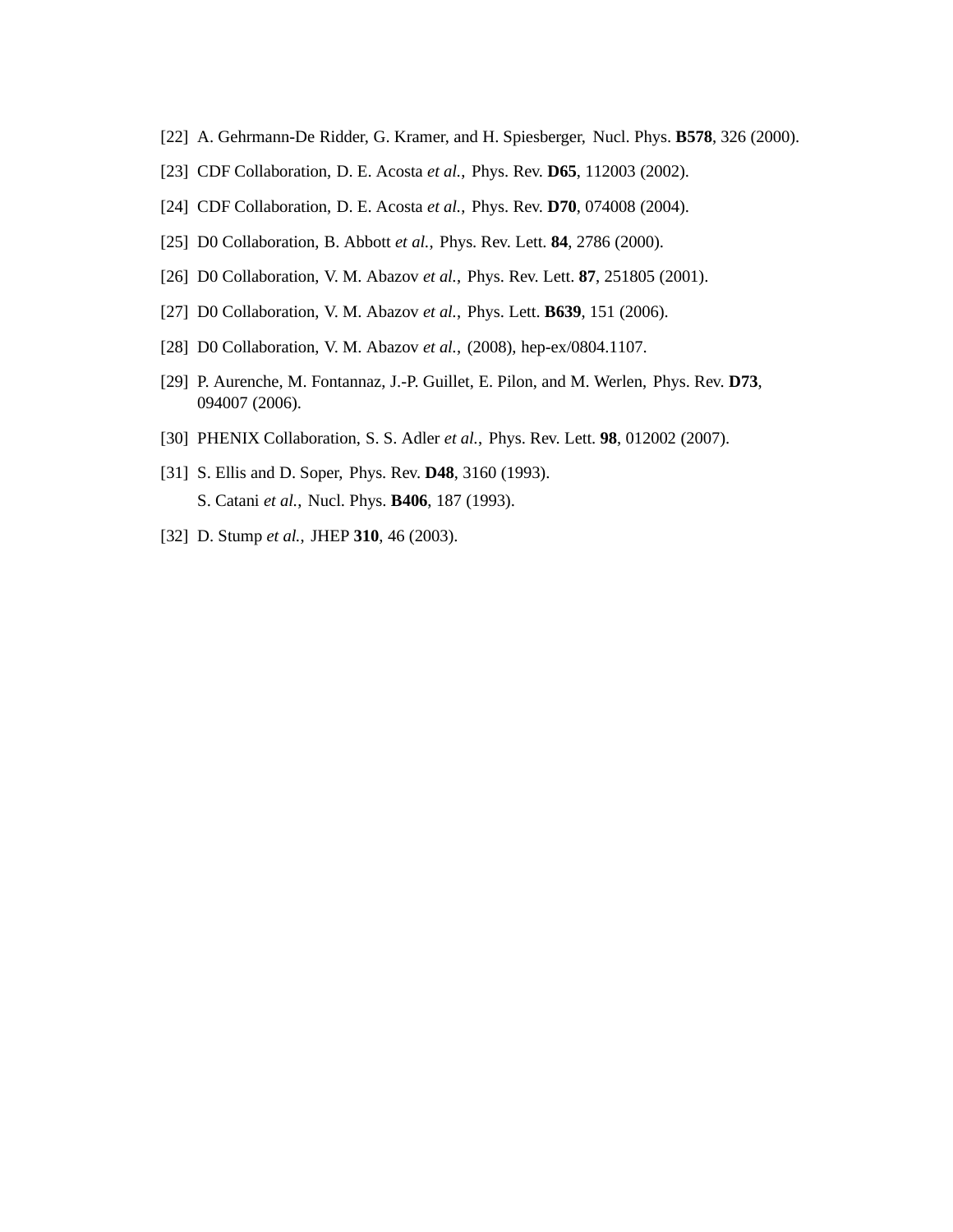

## Fig. 5: The differential cross section  $d\sigma/dE_T$  and  $d\sigma/d\eta^\gamma$  as functions of  $E_T^\gamma$  and  $\eta^\gamma$  of the inclusive prompt photon photoproduction calculated at  $-0.7 < \eta^{\gamma} < 0.9$  and  $0.2 < y < 0.9$ . The data are compared to two different NLO calculations.



**Prompt photon + jet**

Fig. 6: Same as in Fig. 5, but for  $\gamma$ +jet events with the additional jet cuts:  $-1 < \eta^{\text{jet}} < 2.3$  and  $E_T^{\text{jet}} > 4.5$  GeV.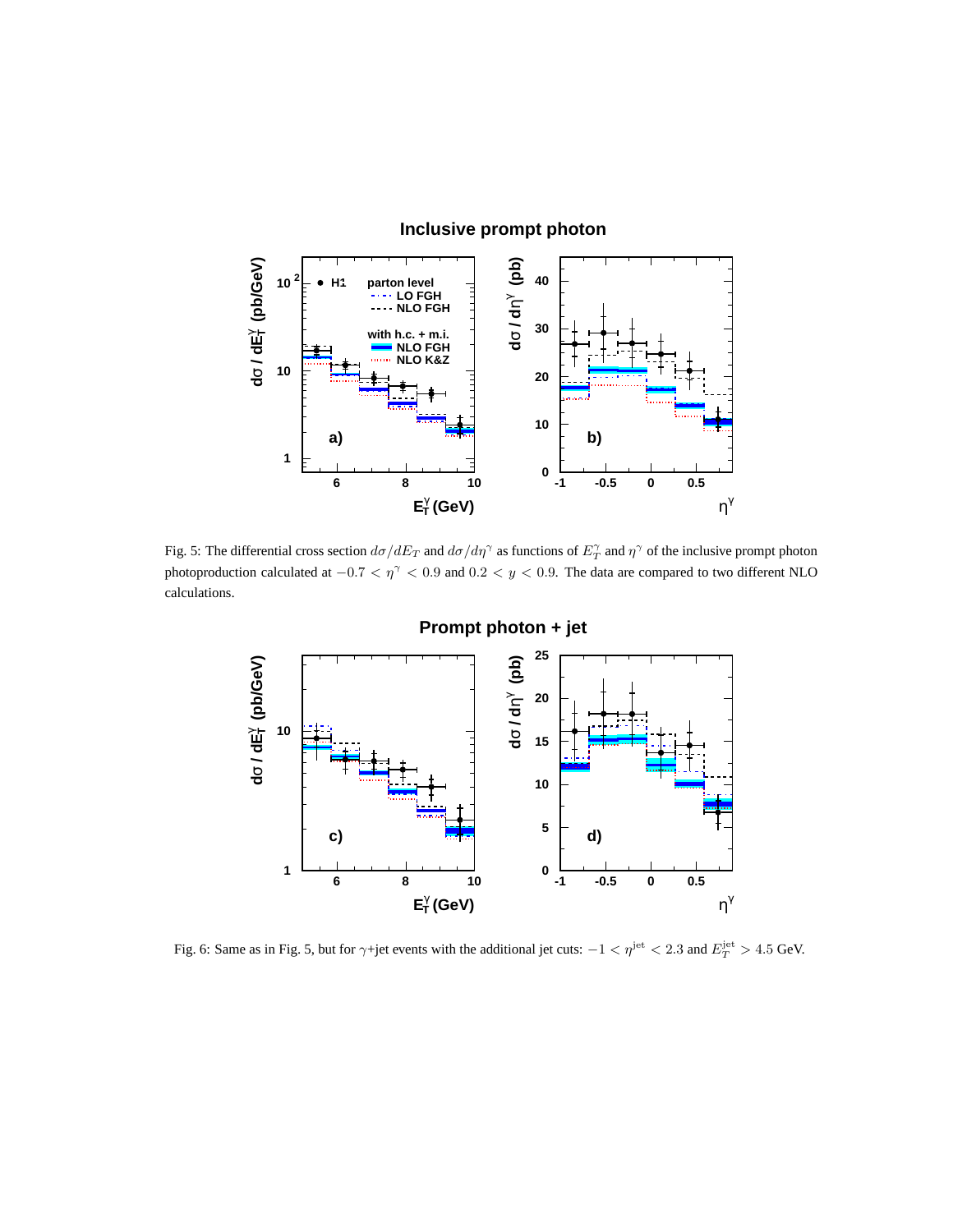

Fig. 7: The differential cross section  $d\sigma/dE_T$  and  $d\sigma/d\eta^\gamma$  as functions of  $E_T^\gamma$  and  $\eta^\gamma$  of the inclusive prompt photon photoproduction calculated at  $-0.7 < \eta^{\gamma} < 0.9$  and  $0.2 < y < 0.9$ . The data are compared to the  $k_T$  – factorization calculations. The bands correspond to a typical renormalization scale uncertainty which was obtained by changing  $\mu_R$  by a factor of 0.5 and 2.



Fig. 8: Same as Fig. 7, but for  $\gamma$ +jet events with the additional jet cuts:  $-1 < \eta^{\text{jet}} < 2.3$  and  $E_T^{\text{jet}} > 4.5$  GeV.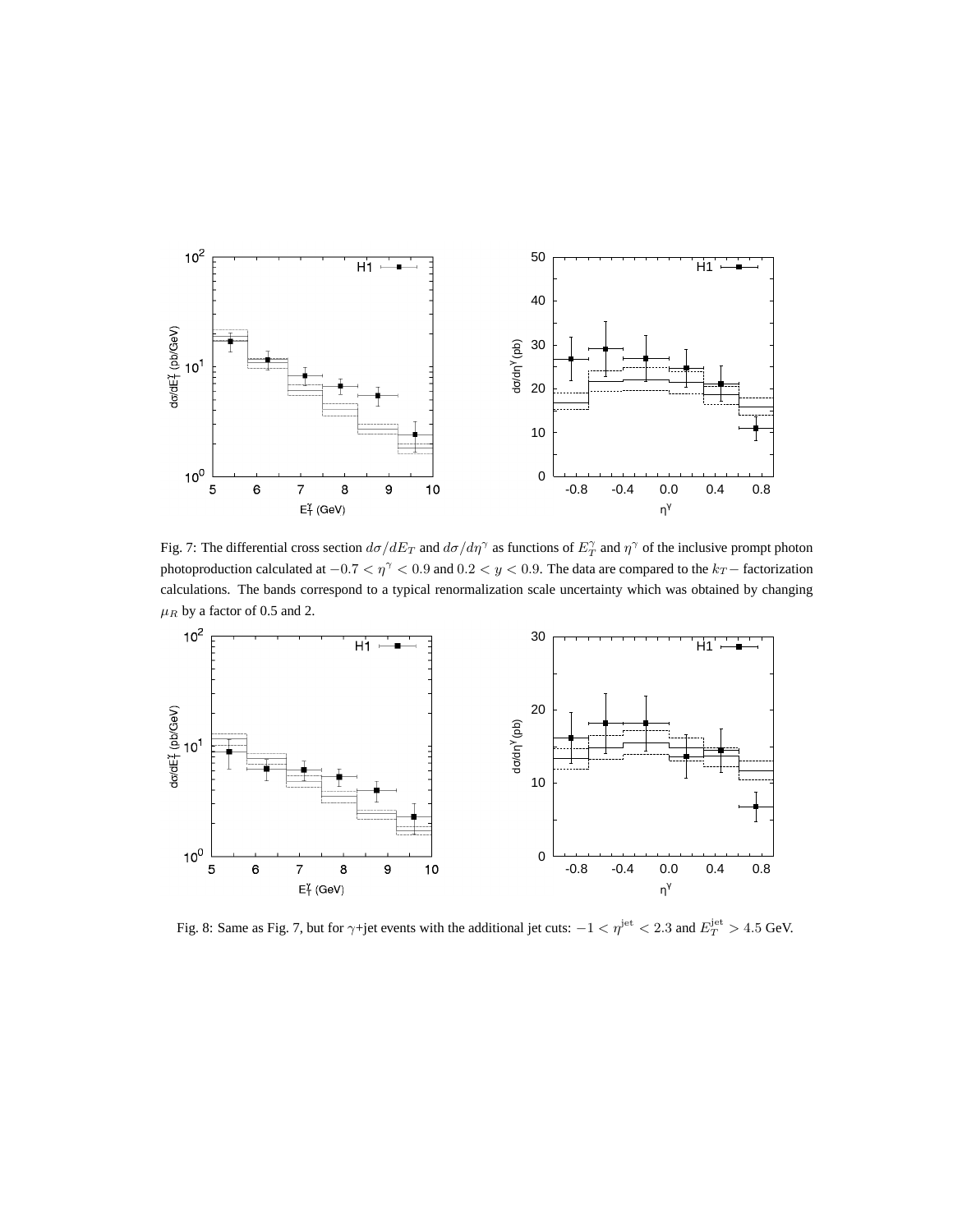

Fig. 9: The differential cross section  $d\sigma/dx_\gamma$  and  $d\sigma/dx_p$  of prompt photon + jet production calculated at  $5 < E_T^\gamma <$ 10 GeV and  $0.2 < y < 0.7$  with an additional jet requirement  $-1 < \eta^{\text{jet}} < 2.3$  and  $E_T^{\text{jet}} > 4.5$  GeV.



Fig. 10: The differential  $\gamma$ +jet cross sections as functions of  $E_T$  and  $\eta$  of the prompt photon in DIS. The data are compared to LO and NLO calculations.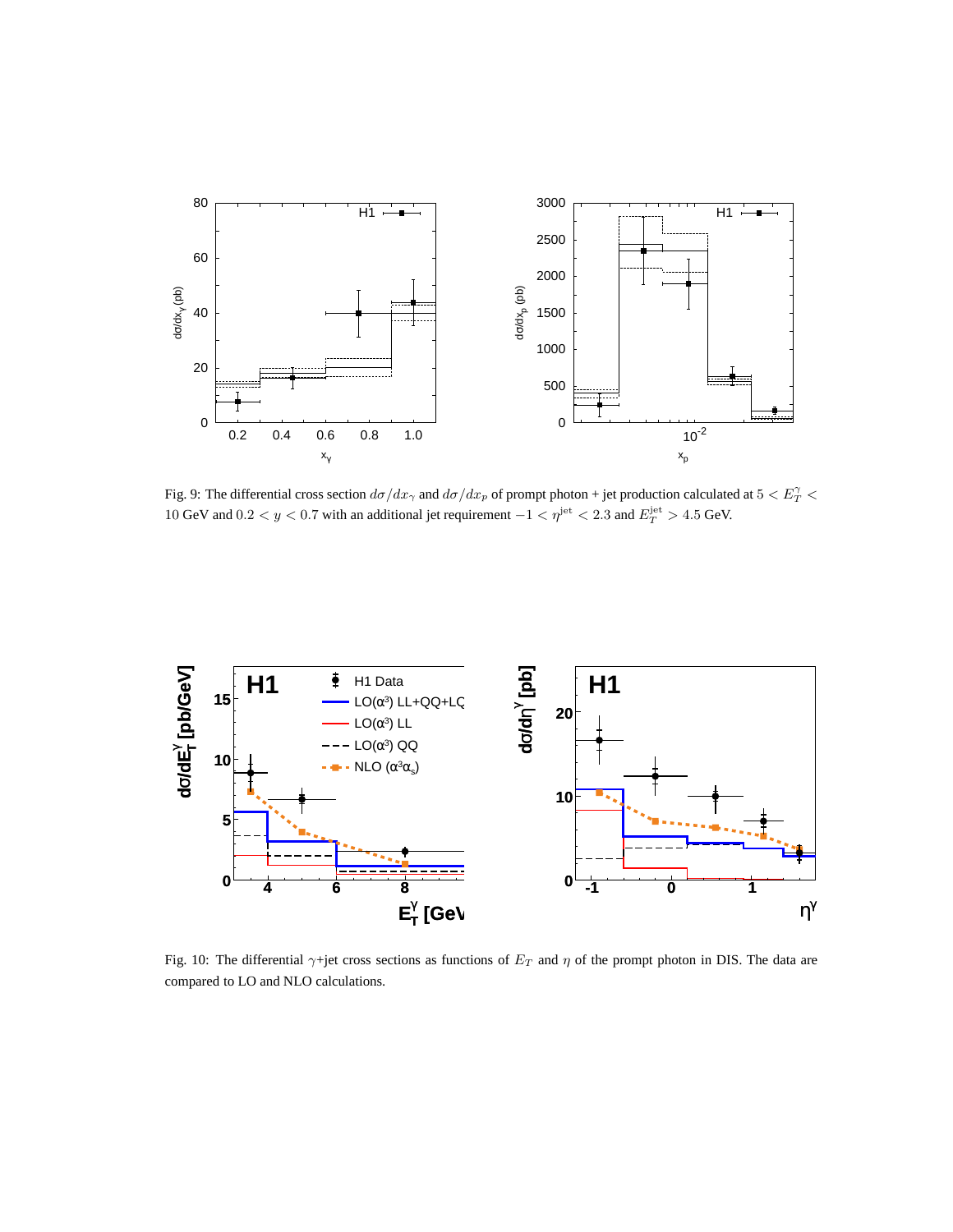

Fig. 11: The ratios of the triple-differential cross section measured by D0 compared to to the NLO QCD prediction using JETPHOX. See details in Ref. [28].



Fig. 12: The double differential cross section  $d\sigma/dE_T^{\gamma}d\eta^{\gamma}$  of inclusive prompt photon production at  $\sqrt{s} = 630$  GeV and  $|\eta^{\gamma}|$  < 0.9 (left plot) and 1.6 <  $|\eta^{\gamma}|$  < 2.5 (right panel). The solid line corresponds to the default scale  $\mu = E_T^{\gamma}$ of the  $k_T$  factorization predictions, whereas upper and lower dashed lines correspond to the  $\mu = E_T^{\gamma}/2$  and  $\mu = 2E_T^{\gamma}$ .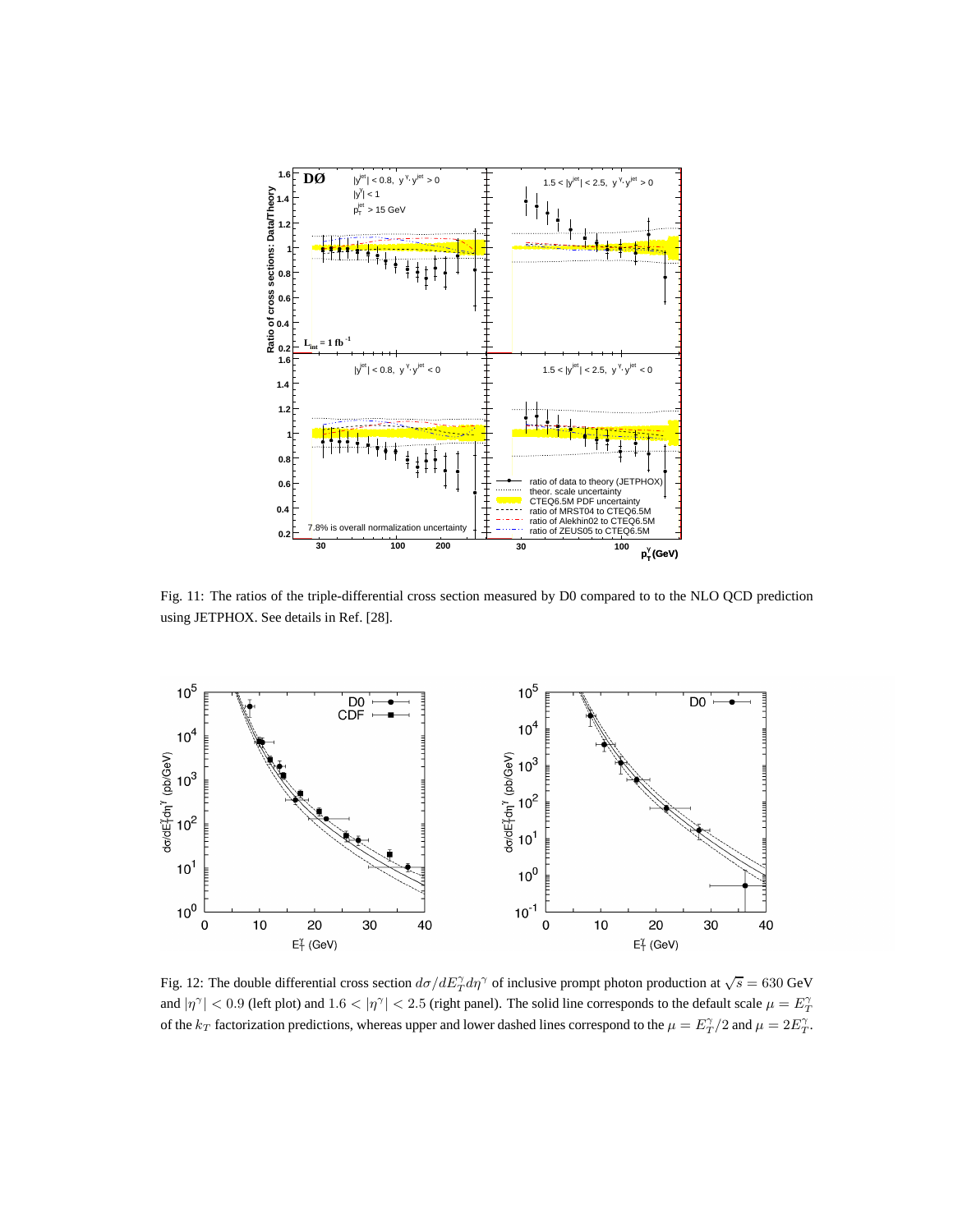

Fig. 13: The double differential cross section  $d\sigma/dE_T^{\gamma}d\eta^{\gamma}$  of inclusive prompt photon production at  $\sqrt{s} = 1800$ GeV and  $|\eta^{\gamma}|$  < 0.9 (left plot) and 1.6 <  $|\eta^{\gamma}|$  < 2.5 (right plot). The solid line corresponds to the default scale  $\mu = E_T^{\gamma}$ , whereas upper and lower dashed lines correspond to the  $\mu = E_T^{\gamma}/2$  and  $\mu = 2E_T^{\gamma}$  for the  $k_T$  factorization calculations.



Fig. 15: Comparisons of Monte Carlo models with LO and NLO calculations as implemented in JETPHOX.